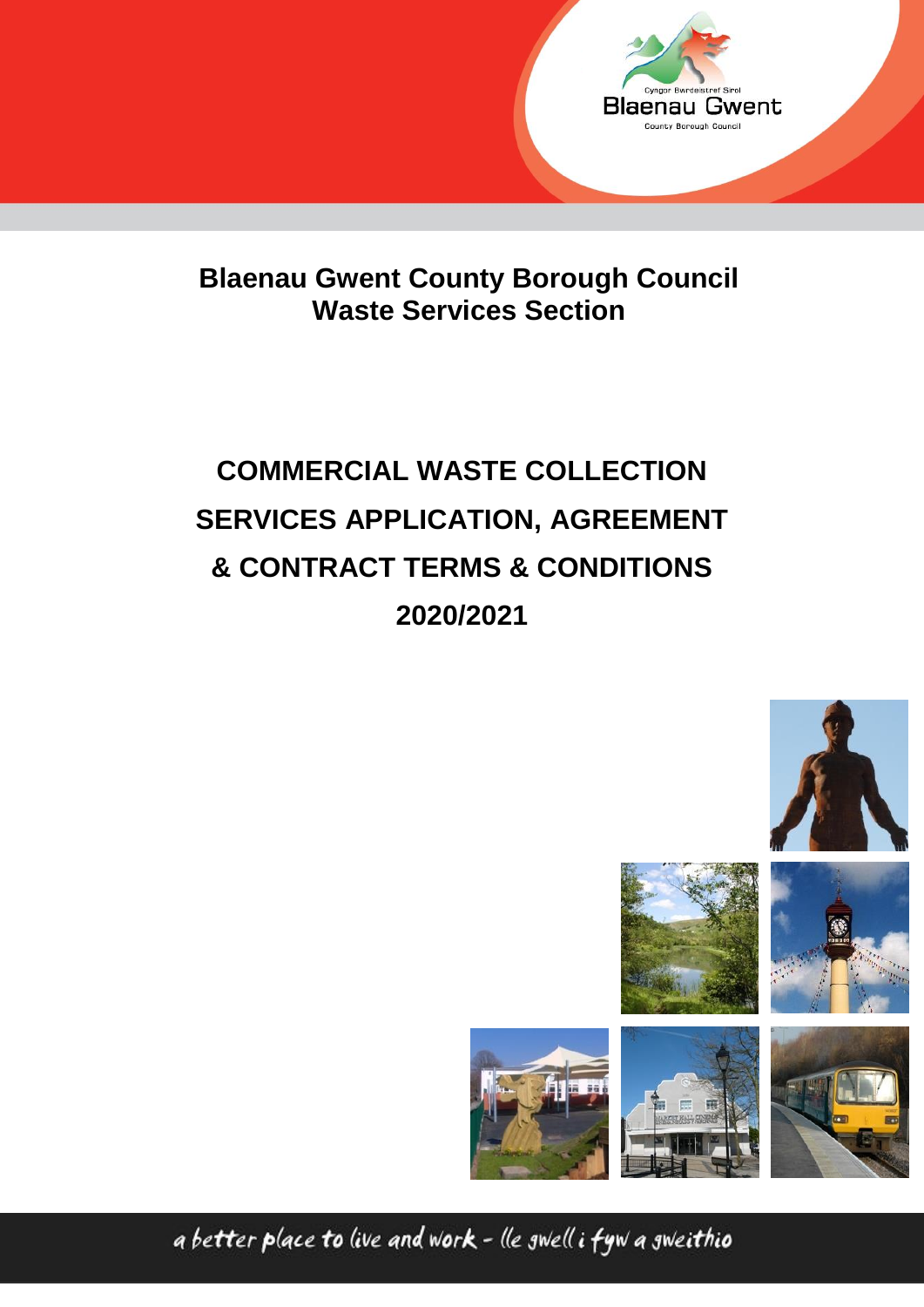### **Blaenau-Gwent County Borough Council**

### **Commercial Waste & Recycling**

### **Section A, Terms & Conditions of Service**

#### **1. Period of Agreement**

- 1.1. The Council undertakes to collect the controlled waste (detailed in the waste transfer note) from the Customer's premises on a weekly basis for a minimum period of Twelve (12) calendar months after the date of signing the contract and will be renewed automatically thereafter for successive terms of 12 calendar months unless terminated earlier in accordance with the provisions of this agreement.
- 1.2. For Schools & School Canteens, the 12 month contract is based on 42 weekly collections
- 1.3. For all other Customers, the 12 month contract is based on 52 weekly collections.

### **2. Provision of Service**

- 2.1. The Council undertakes to provide the services in accordance with the provisions of this agreement making weekly collections of controlled waste as set out in clauses 1.2 & 1.3, the application section and Duty of Care (waste transfer note).
- 2.2. The Services shall be limited to the quantity and volume of the Container(s) requested and for which payment has been agreed. No refund will be made where the volume of waste collected is less than set out in this agreement. No excess waste will be collected unless by prior arrangement with the council and charged for accordingly.
- 2.3. The frequency of the Services may be changed by the Council during Bank Holidays, other holidays, during a civic emergency, to meet other operational requirements including bad weather or in other circumstances which impact on the Councils ability to provide the Services and which are outside the control of the Council. Such changes will, where possible, be notified to the Customer in advance. If the Council is not able to provide the Services on the days of collection, the Council agrees to reschedule the Services at the earliest possible opportunity without cost to the Customer. The Customer agrees to assist the Council where the need to reschedule the collection.
- 2.4. As a producer of controlled waste, the Customer acknowledges that it has a duty of care under the Environmental Protection Act 1990 (Section 34) to take all reasonable steps to ensure that waste is managed in an authorised manner. As part of this duty, the Customer must ensure that a written description of the Waste is provided to the Council by way of a Waste Transfer Note before the collection of any Waste. The Waste Transfer Note must advise the nature and composition of the Waste, how it will be stored and contain sufficient information to enable safe and legal handling, recovery or disposal of the Waste. Where there are regular collections of the Waste and the description remains unchanged the Waste Transfer Note can be valid for up to one year. The Customer is required by law to keep all Waste Transfer Note(s) for a minimum period of two (2 years). A new duty of care waste transfer note will be sent to you on a yearly basis and it is the Customer's responsibility to complete all relevant sections and return it to the council by the required date. Failure to do so will result in immediate termination of the agreement. There is a **£25.00 administration fee** for all Duty of Care (Waste Transfer notes) issued.
- 2.5. The Customer confirms that they will comply with any requirements resulting from amendments to Waste Regulations and legislation such as Local Authorities and establishments that collect waste from households and businesses being under a legal duty to collect recyclable materials separately.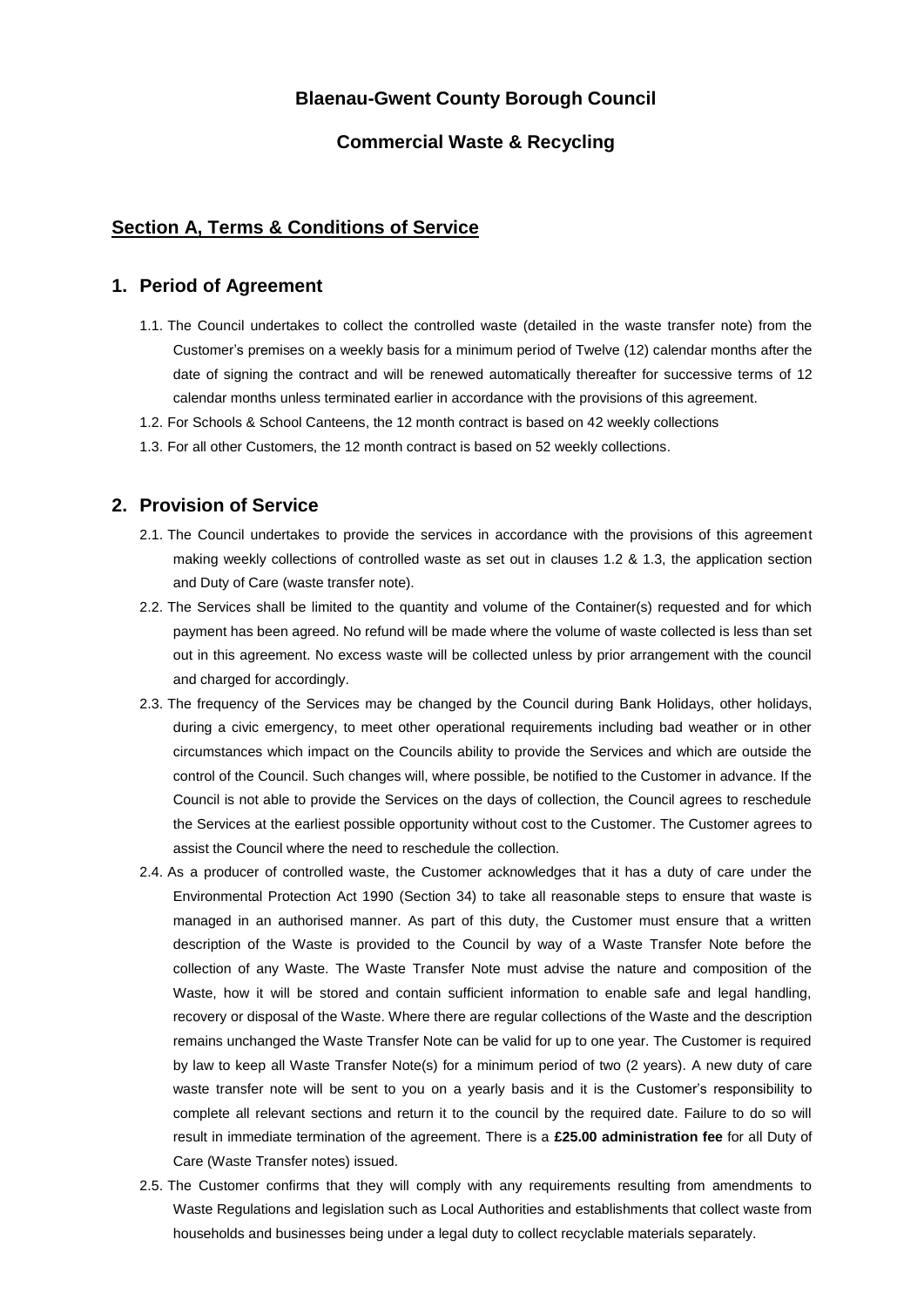### **3. Waste Container(s) Collection, Use and Maintenance**

- 3.1. The Council will provide the waste container(s) as requested from the list available, which shall remain the Council's property. The Customer is responsible for insuring against any defacement or accidental damage or loss to the waste container(s) however caused while on loan to the Customer. A charge may be levied for any receptacles lost or stolen from the Customer's site.
- 3.2. The Customer is responsible for choosing the appropriate selection of receptacles offered in line with their own unique business waste profile and the requirement to present recyclable materials separately. The Customer will ensure that only the correct waste is deposited in each receptacle and that no contamination occurs between the waste streams (refuse in with recycling or vice-versa and or mixing of recyclate within the range of specific waste stream recycling receptacles. Any contaminated waste identified by the crew at the point of collection will not be accepted and the Customer will be informed. It will be the responsibility of the Customer to remove the contamination to the correct receptacle before the next collection to avoid repeated non-collections due to contamination.
- 3.3. The Customer shall at his/her own expense keep containers clean and/or disinfected (for avoidance of nuisance smells and or insect infestation), in good repair and condition (fair wear and tear expected) and ensure the contents are not set on fire. The Customer shall permit the Council's representatives, at all reasonable times, to have access to the said container(s) and to inspect the site and condition thereof.
- 3.4. The Customer shall place the container(s) to be emptied, in positions of easy access for collection. If a service is required by the Customer, otherwise than on the public highway, the Customer shall afford reasonable, safe and adequate access and space in which loading and unloading operations, delivery and collection may be carried out without risk to, or damage to, the vehicle, its driver or its loader(s), without obstruction to the public highway and must not cause an obstruction, reduce safety levels or cause general nuisance or annoyance.
- 3.5. All waste produced at the Customer's premises must be placed in the appropriate container(s) for collection with the lids shut. In the event of damage to the waste container(s) as a result of ordinary wear and tear, the Council will at its discretion either make good the damage or replace the container(s).
- 3.6. All waste containers must be put ready for collection on the kerbside at the front of the Customer's premises or in another location as defined in clause 3.4 and agreed by the council by 7am and on the specified day of collection but no earlier than the evening of the previous day. The council will not be responsible for any waste presented after this time.
- 3.7. The Customer shall ensure that all waste is stored in the waste container(s) provided by the Council and that the container lids are kept closed after use. Any excess waste shall not be removed off site and the Council shall be under no obligation to remove it.
- 3.8. If experience demonstrates to the Customer that the supplied container is not large enough, it is the Customer's responsibility to obtain and pay the appropriate charge for, a larger container to accommodate the regular expected quantity of that particular waste stream.
- 3.9. The Councils aggregate liability to the Customer for breach of Councils obligations (including negligent breach) or any and all other acts or omissions of negligence by the Council under the Agreement shall be limited to the amount paid by the Customer to the Council for the services provided by the Council under this Agreement, except that nothing in this Agreement shall exclude or restrict the Councils liability for death or personal injury caused by its act, omission or negligence or the Councils liability in respect of any matter for which it is illegal to exclude liability.
- 3.10. Waste Material for collection through this Agreement shall not include any liquids, or any material which is toxic, corrosive, flammable, explosive or hazardous, infectious medical or veterinary waste, whole or shredded used tyres, waste that might cause a problem in the landfill (e.g. hot or chemically active waste), any waste that does not meet the waste acceptance criteria for that class of landfill.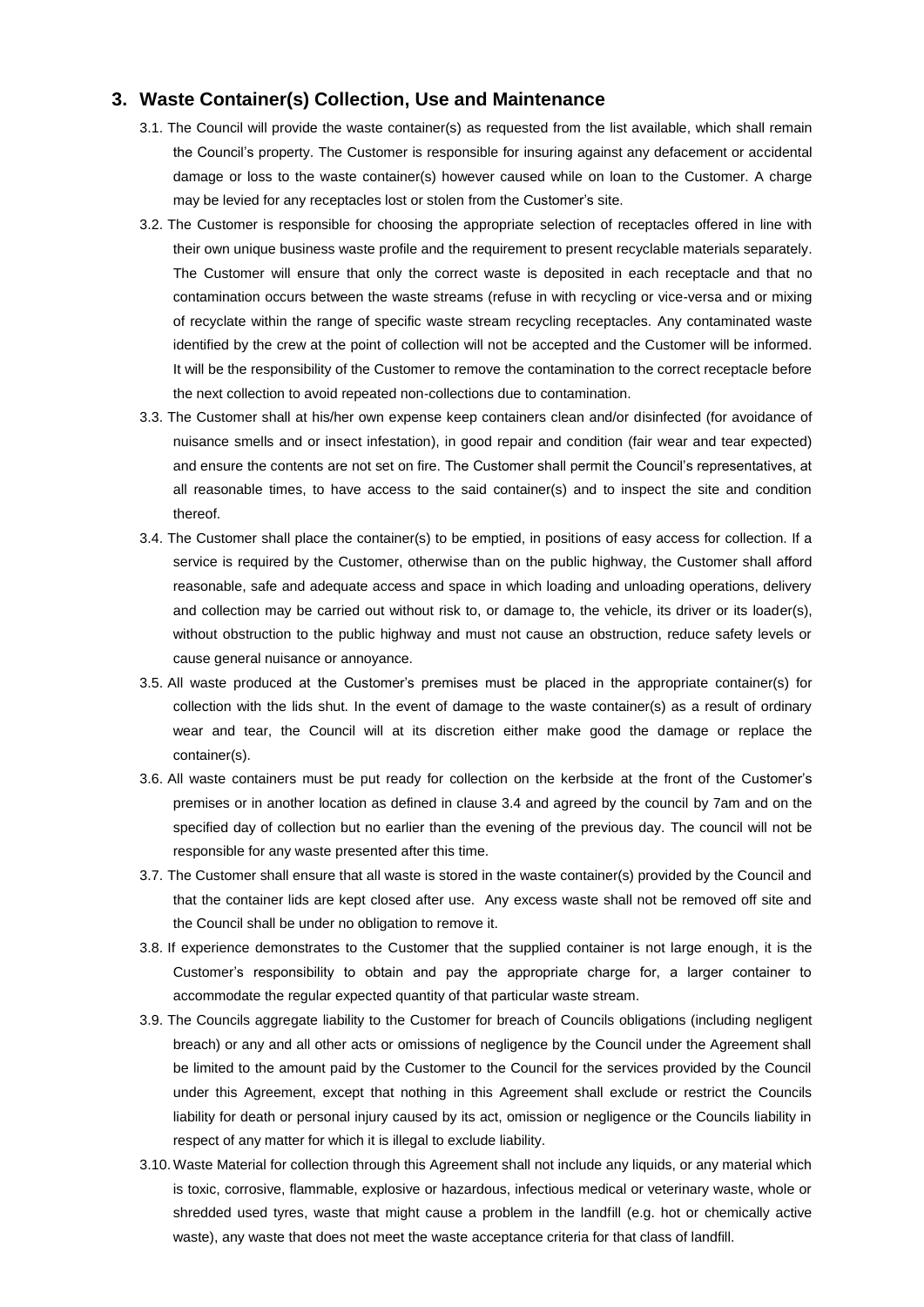3.11. The Council shall not be under any liability to the Customer in respect of any failure to carry out or delay in carrying out any of its obligations hereunder attributable to any cause of whatever nature outside its reasonable control.

# **4. CHARGES PAYABLE BY THE CUSTOMER, VARIATIONS AND TERMINATIONS**

- 4.1. Commercial Waste charges are not included in the Customer's non-domestic rate payments
- 4.2. The Customer will pay to the Council the weekly collection charge three (3) monthly in advance, calculated in accordance with the rates of charge from time to time determined by the Council and notified in the Application section or in writing to the Customer.
- 4.3. Payment must be received within thirty (30) days of invoice. Delayed payment may result in termination of the service without notice.
- 4.4. The Customer agrees to accept Email as the primary method of invoicing and billing queries (unless it is not possible for verifiable technical reasons)
- 4.5. The agreement is based on a 12 month rolling contract starting and finishing at any given month of the calendar year. Any annual price increases or adjustments will be made at the beginning of the new financial year (April) regardless of what month the Customer's contract runs from. One off invoices will be issued on a pro-rata basis where the cross over is not seamless.
- 4.6. The Council undertakes to collect the controlled waste (specified in the Controlled Waste Transfer Note) from the Customer, for a minimum period of twelve (12) months after the date signing the Agreement. In the event of the Customer failing to make any such payment in advance on or before the due date, the Council shall be entitled to presume that the Agreement is terminated and reserves the right to pursue the outstanding amount remaining for the contracted 12 month period.
- 4.7. The Council shall have the right to increase the collection charge at any time to take in account any increase in cost without prejudice to the generality of the foregoing. Such costs may include increases in disposal costs, central government taxation, collection and fuel costs The Customer will be given not less than one calendar month's written notice of variation of the collection charge.
- 4.8. The Customer is responsible for transactions from their bank account(s).
- 4.9. There is an annual £25.00 administration fee payable by all Customers for issuing of the Duty of Care (Waste Transfer Note), see section 2, clause **2.4**.
- 4.10. Termination of this contract by the Customer requires completion of the rolling 12 month contract period for which the council must receive a minimum of one (1) months' notice in writing (E mail acceptable).
- 4.11. The Council may terminate the Agreement at any time in the event of breach by the Customer or in the event of the Customer making any voluntary arrangement with its creditors, or being the subject of an administration order, or becoming bankrupt, or having a receiver appointed or going into liquidation.
- 4.12. The Council may terminate this agreement at any time after completion of the twelve (12) month rolling contract period and will provide the Customer with a minimum of one (1) months' notice of the same.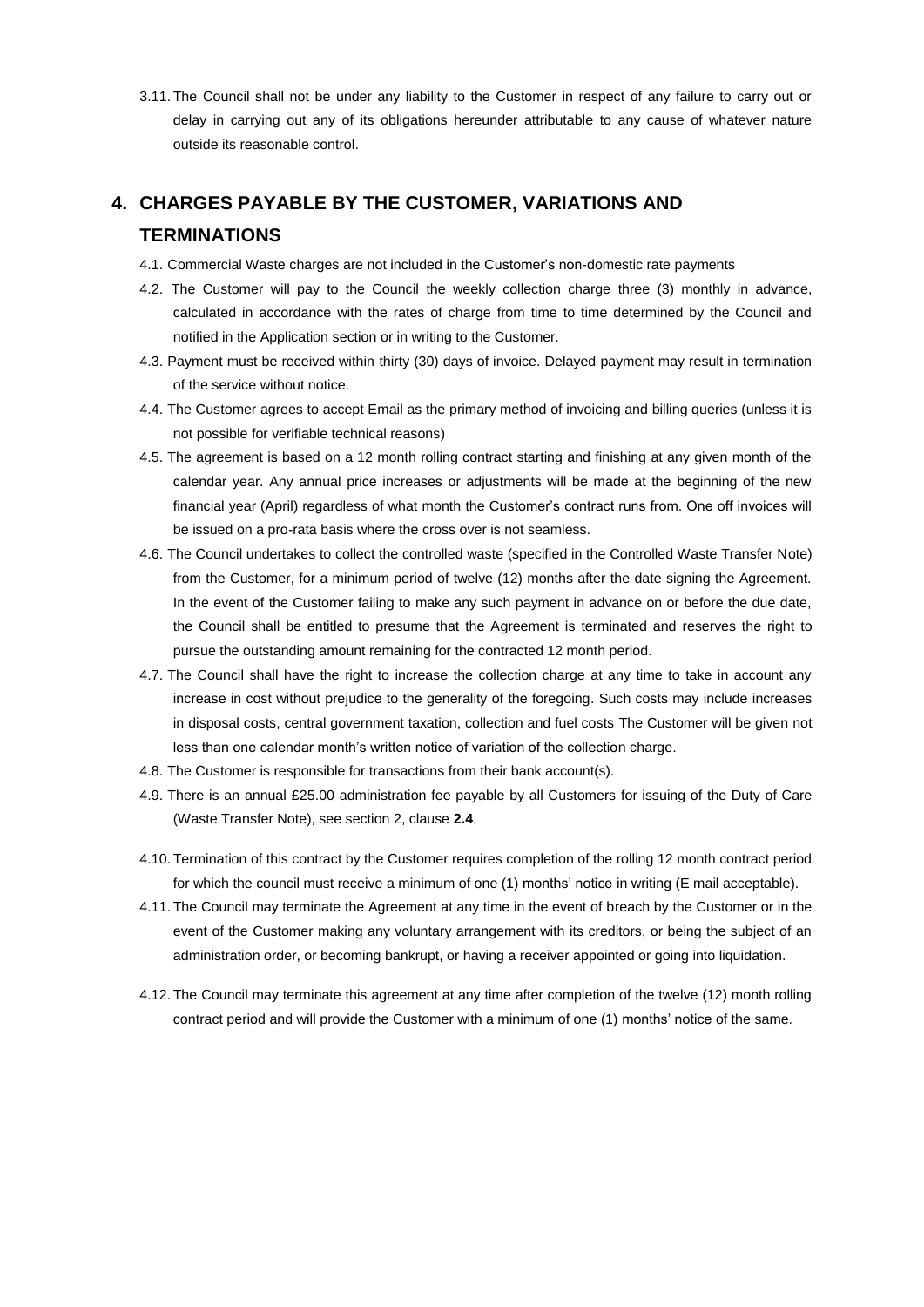# **5. CONDITIONS**

- 5.1. The Council has an obligation to comply with the Freedom of Information Act 2000. At its sole discretion and notwithstanding any other conditions of the Agreement, the Council shall be entitled to disclose to third parties any and all terms and conditions of the Agreement and the contents of any documents and information relating to the Agreement pursuant to the Freedom of Information Act 2000
- 5.2. The Customer shall co-operate with the Council and supply to it, at no cost to the Council and within seven days of receipt of any request received by the Council pursuant to the Freedom of Information Act 2000, all necessary information and documentation required in connection with any such request.
- 5.3. If any term or provision in the Agreement shall in whole or in part be held to any extent to be illegal or unenforceable under any enactment or rule of law that term or provision or part shall to that extent be deemed not to form part of the Agreement
- 5.4. The Agreement shall be governed by and construed in accordance with the law of England and Wales and the parties to the Agreement agree to submit to the exclusive jurisdiction of the courts of England and Wales.
- 5.5. The Customer must within one week of any change notify the Council of the following changes:
	- i. Name and address of any new owner/occupier
	- ii. In the case of a company, any change of address of the registered office of company.
	- iii. In the case of a company, any merger, take over or amalgamation of Company.
	- iv. Any other material circumstances which may affect the liability of the Customer under this Service Agreement.
- 5.6. Any amendment to the contract **must** be made in writing or Email to the Council. Under no circumstances should this request be via the collection crew.

### **6. Waste Hierarchy-Regulation 12 (Waste Regulations 2011)**

- 6.1. The Customer which imports, **produces**, collects, transports, recovers or disposes of waste, or which as a dealer or broker has control of waste must, on the transfer of waste, take all such measures available to it as are reasonable in the circumstances to apply the following waste hierarchy as a priority order:
	- i. Prevention;<br>ii. Preparing fo
	- Preparing for re-use;
	- iii. Recycling;
	- iv. Other recovery (for example energy recovery);
	- v. Disposal.
- 6.2. The Customer may depart from the priority order in clause **6.1)** so as to achieve the best overall environmental outcome where this is justified by life-cycle thinking on the overall impacts of the generation and management of the waste.
- 6.3. When considering the overall impacts mentioned in clause **6.2)**, the following considerations must be taken into account:
	- i. The general environmental protection principles of precaution and sustainability;
	- ii. Technical feasibility and economic viability;
	- iii. Protection of resources;
	- iv. The overall environmental, human health, economic and social impacts.
- 6.4. The Council will not collect any waste where the priority order of the waste hierarchy has not been applied.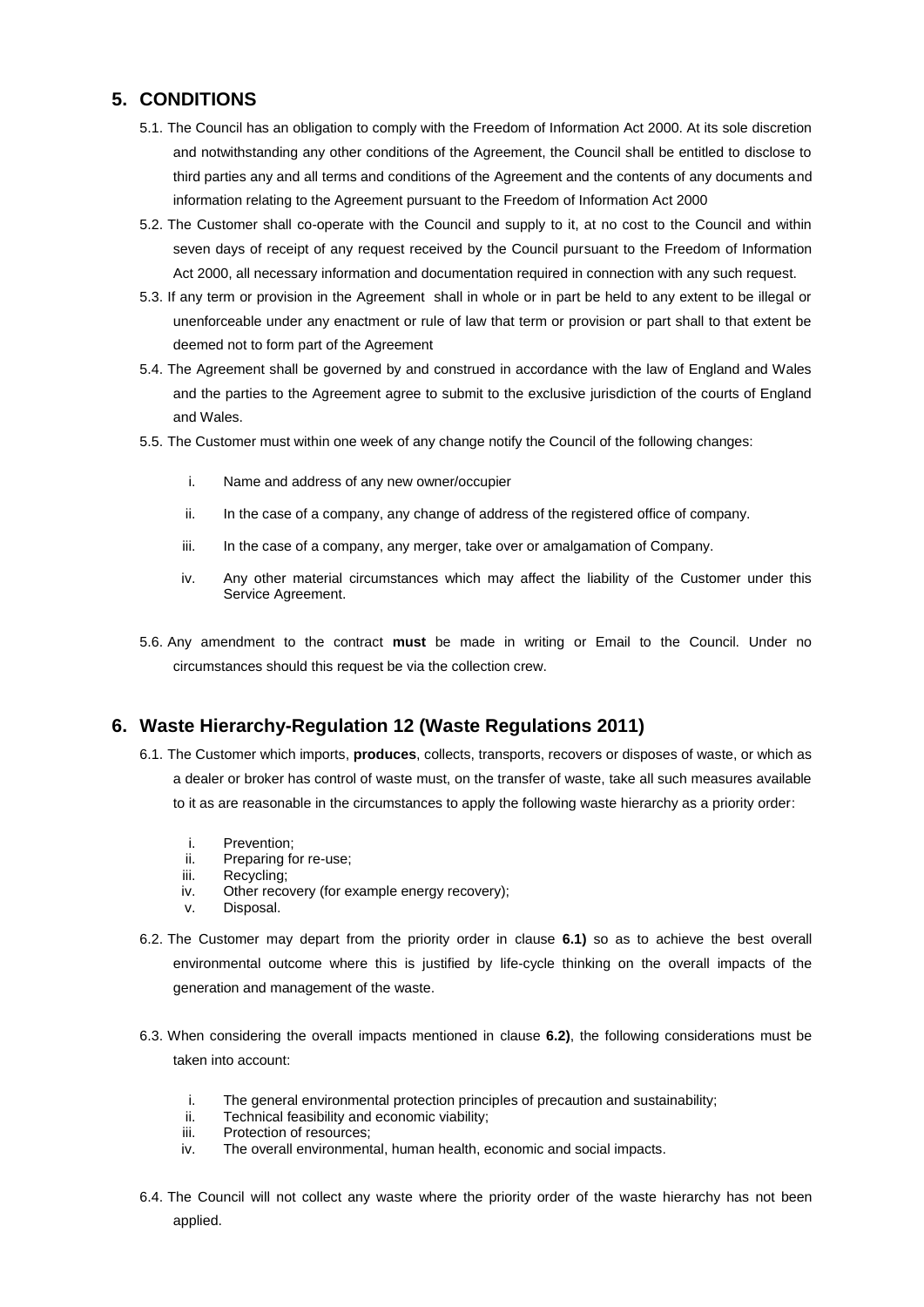### **7. Controlled Waste**

- 7.1. The Customer undertakes that the waste provided to the Council will not be subject to the Control of Pollution, Special Waste Regulations, Waste Management (Hazardous Waste) Regulations or other special control regulations and will not contain explosives, highly inflammable, poisonous, polluting or prohibited materials.
- 7.2. Prohibited materials include:
	- a) Raw sewage or septic tank sludge.
	- b) Demolition or construction waste.
	- c) Any concrete, metal, wooden or other material of sufficient size, shape, or rigidity to adversely affect the compression machinery of the collection vehicle or cause damage to the container.
	- d) Waste oils/solvents/paints/chemicals.
	- e) Asbestos
	- f) Clinical Waste
	- g) Special Waste
	- h) Liquid Waste
	- i) Batteries
	- j) Dead Animals
	- k) Bulky Waste
	- l) Plasterboard
	- m) Tyres
	- n) Fluorescent tubes

**NOTE: The above is not an exhaustive list and the only waste accepted for collection is that detailed on your Duty of Care Waste Transfer Note.**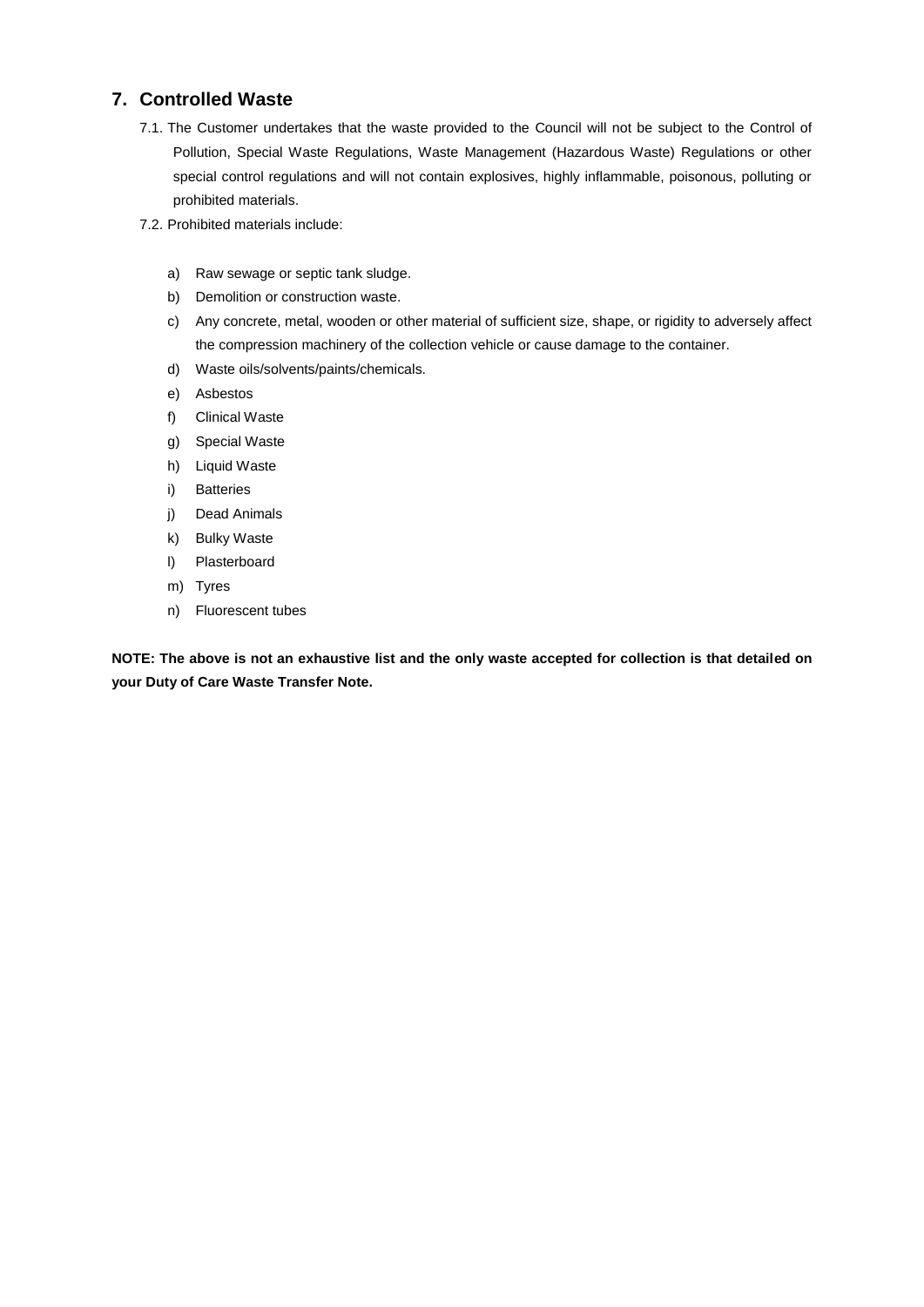# **Section B, Application For Commercial Waste Collection Services**

| <b>Business Type:</b> | <b>Customer No.</b><br>(Office Use)              |  |
|-----------------------|--------------------------------------------------|--|
| <b>SIC Code:</b>      | <b>Registered Charity No.</b><br>(If Applicable) |  |

| <b>Business Name &amp; Trading</b><br><b>Address:</b> | <b>Invoice / Bank Details</b> | <b>Home / Alternative Address</b><br>(If different from trading address) |
|-------------------------------------------------------|-------------------------------|--------------------------------------------------------------------------|
|                                                       |                               |                                                                          |
|                                                       |                               |                                                                          |
|                                                       |                               |                                                                          |
|                                                       |                               |                                                                          |
|                                                       |                               |                                                                          |
|                                                       |                               |                                                                          |
| <b>Limited Company? Y/N</b>                           |                               |                                                                          |

### **I hereby make application to Blaenau Gwent County Borough Council to have waste materials removed weekly from the above address and agree to pay the appropriate charges. I acknowledge that these charges can change annually. The weekly service required is: -**

| <b>Waste Stream</b>        | <b>Receptacle Type</b>                  | Quantity        | <b>Weekly Cost</b>                                     |
|----------------------------|-----------------------------------------|-----------------|--------------------------------------------------------|
|                            |                                         | <b>Required</b> | (For Use in Conjunction<br>With the Latest Price List) |
| <b>Mixed</b>               |                                         |                 |                                                        |
| <b>Glass</b>               | 120 Litre Wheeled Bin                   |                 |                                                        |
|                            | 240 Litre Wheeled Bin                   |                 |                                                        |
|                            | 55 Litre Plastic Crate                  |                 |                                                        |
| <b>Mixed Plastic &amp;</b> | 90 Litre Woven                          |                 |                                                        |
| <b>Metal Cans</b>          | <b>Re-Usable Sack</b>                   |                 |                                                        |
|                            | 120 Litre Wheeled Bin                   |                 |                                                        |
|                            | 240 Litre Wheeled Bin                   |                 |                                                        |
|                            | 360 Litre Wheeled Bin                   |                 |                                                        |
| <b>Mixed Paper &amp;</b>   | 55 Litre Plastic Crate                  |                 |                                                        |
| <b>Cardboard</b>           | 90 Litre Woven<br><b>Re-Usable Sack</b> |                 |                                                        |
|                            | 120 Litre Wheeled Bin                   |                 |                                                        |
|                            | 240 Litre Wheeled Bin                   |                 |                                                        |
|                            | 360 Litre Wheeled Bin                   |                 |                                                        |
|                            | 660 Litre Wheeled Bin                   |                 |                                                        |
|                            | 1100 Litre Wheeled Bin                  |                 |                                                        |
| <b>Food Waste</b>          | 23 Litre Caddy                          |                 |                                                        |
|                            | 140 Litre Wheeled Bin                   |                 |                                                        |
| <b>Residual (Standard</b>  | 120 Litre Wheeled Bin                   |                 |                                                        |
| Rate)                      | 240 Litre Wheeled Bin                   |                 |                                                        |
|                            | 360 Litre Wheeled Bin                   |                 |                                                        |
|                            | 660 Litre Wheeled Bin                   |                 |                                                        |
|                            | 1100 Litre Wheeled Bin                  |                 |                                                        |

Discounted rate for registered charities applies to residual (Refuse) Only.